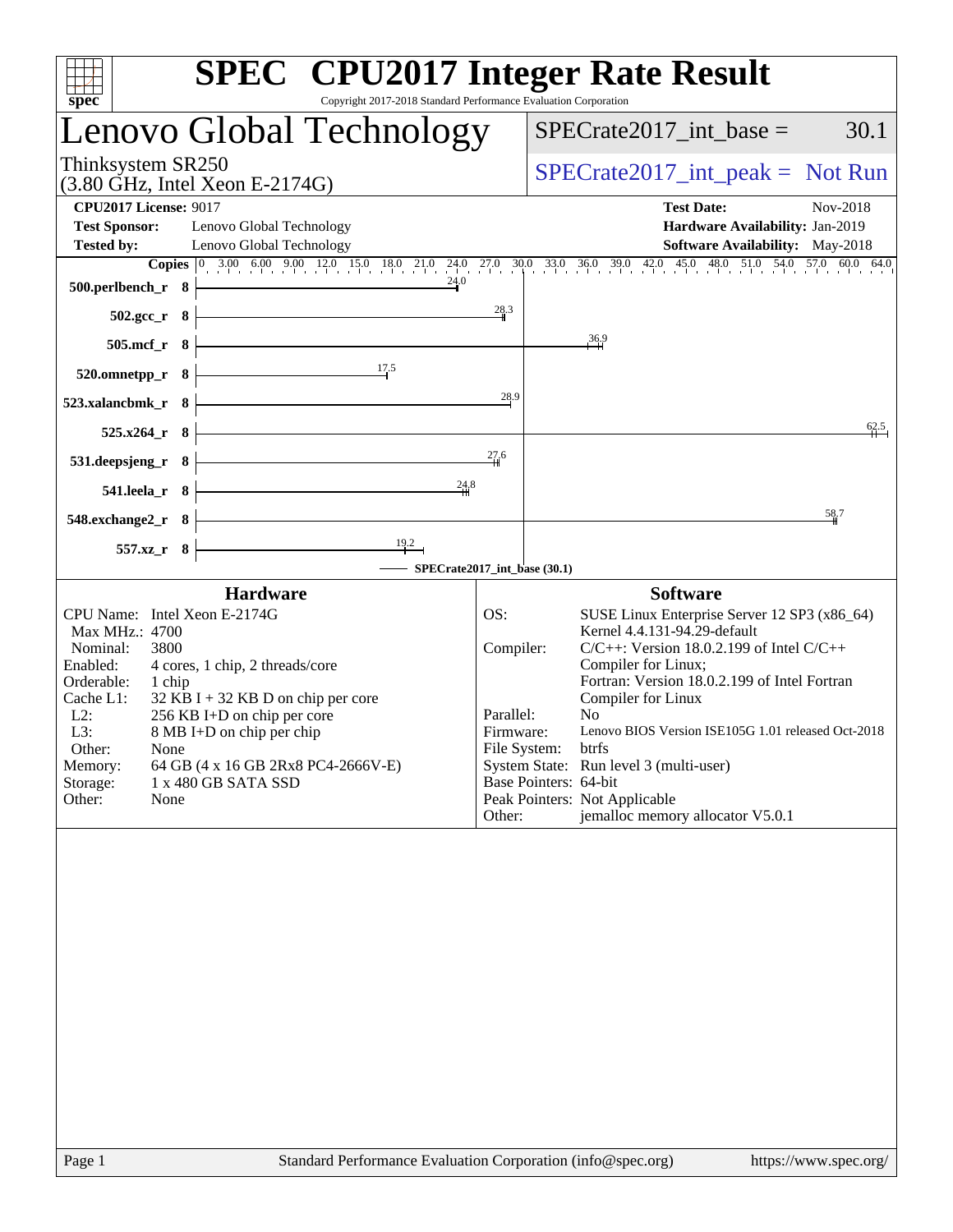

## Lenovo Global Technology

 $SPECTate2017\_int\_base = 30.1$ 

(3.80 GHz, Intel Xeon E-2174G)

Thinksystem SR250  $SPECrate2017$ \_int\_peak = Not Run

**[Test Sponsor:](http://www.spec.org/auto/cpu2017/Docs/result-fields.html#TestSponsor)** Lenovo Global Technology **[Hardware Availability:](http://www.spec.org/auto/cpu2017/Docs/result-fields.html#HardwareAvailability)** Jan-2019

**[CPU2017 License:](http://www.spec.org/auto/cpu2017/Docs/result-fields.html#CPU2017License)** 9017 **[Test Date:](http://www.spec.org/auto/cpu2017/Docs/result-fields.html#TestDate)** Nov-2018 **[Tested by:](http://www.spec.org/auto/cpu2017/Docs/result-fields.html#Testedby)** Lenovo Global Technology **[Software Availability:](http://www.spec.org/auto/cpu2017/Docs/result-fields.html#SoftwareAvailability)** May-2018

#### **[Results Table](http://www.spec.org/auto/cpu2017/Docs/result-fields.html#ResultsTable)**

|                                   | <b>Base</b>   |                |                |                |       |                | <b>Peak</b> |               |                |              |                |              |                |              |
|-----------------------------------|---------------|----------------|----------------|----------------|-------|----------------|-------------|---------------|----------------|--------------|----------------|--------------|----------------|--------------|
| <b>Benchmark</b>                  | <b>Copies</b> | <b>Seconds</b> | Ratio          | <b>Seconds</b> | Ratio | <b>Seconds</b> | Ratio       | <b>Copies</b> | <b>Seconds</b> | <b>Ratio</b> | <b>Seconds</b> | <b>Ratio</b> | <b>Seconds</b> | <b>Ratio</b> |
| 500.perlbench_r                   | 8             | 530            | 24.0           | 533            | 23.9  | 532            | 24.0        |               |                |              |                |              |                |              |
| $502.\text{gcc\_r}$               | 8             | 400            | 28.3           | 401            | 28.3  | 403            | 28.1        |               |                |              |                |              |                |              |
| $505$ .mcf r                      | 8             | 346            | 37.3           | 350            | 36.9  | 360            | 36.0        |               |                |              |                |              |                |              |
| 520.omnetpp_r                     | 8             | 600            | 17.5           | 600            | 17.5  | 597            | 17.6        |               |                |              |                |              |                |              |
| 523.xalancbmk_r                   | 8             | 293            | 28.9           | 292            | 28.9  | 292            | 28.9        |               |                |              |                |              |                |              |
| 525.x264 r                        | 8             | 226            | 62.1           | 224            | 62.5  | 221            | 63.5        |               |                |              |                |              |                |              |
| 531.deepsjeng_r                   | 8             | 330            | 27.8           | 332            | 27.6  | 335            | 27.4        |               |                |              |                |              |                |              |
| 541.leela r                       | 8             | 541            | 24.5           | 530            | 25.0  | 534            | 24.8        |               |                |              |                |              |                |              |
| 548.exchange2_r                   | 8             | 356            | 58.8           | 357            | 58.7  | 358            | 58.5        |               |                |              |                |              |                |              |
| 557.xz r                          | 8             | 414            | 20.9           | 449            | 19.2  | 451            | 19.1        |               |                |              |                |              |                |              |
| $SPECrate2017$ int base =<br>30.1 |               |                |                |                |       |                |             |               |                |              |                |              |                |              |
| $SPECrate2017$ int peak =         |               |                | <b>Not Run</b> |                |       |                |             |               |                |              |                |              |                |              |

Results appear in the [order in which they were run](http://www.spec.org/auto/cpu2017/Docs/result-fields.html#RunOrder). Bold underlined text [indicates a median measurement](http://www.spec.org/auto/cpu2017/Docs/result-fields.html#Median).

#### **[Submit Notes](http://www.spec.org/auto/cpu2017/Docs/result-fields.html#SubmitNotes)**

 The taskset mechanism was used to bind copies to processors. The config file option 'submit' was used to generate taskset commands to bind each copy to a specific processor. For details, please see the config file.

#### **[Operating System Notes](http://www.spec.org/auto/cpu2017/Docs/result-fields.html#OperatingSystemNotes)**

Stack size set to unlimited using "ulimit -s unlimited"

#### **[General Notes](http://www.spec.org/auto/cpu2017/Docs/result-fields.html#GeneralNotes)**

Environment variables set by runcpu before the start of the run: LD\_LIBRARY\_PATH = "/home/cpu2017-1.0.5-ic18.0u2/lib/ia32:/home/cpu2017-1.0.5-ic18.0u2/lib/intel64" LD\_LIBRARY\_PATH = "\$LD\_LIBRARY\_PATH:/home/cpu2017-1.0.5-ic18.0u2/je5.0.1-32:/home/cpu2017-1.0.5-ic18.0u2/je5.0.1-64" Binaries compiled on a system with 1x Intel Core i7-6700K CPU + 32GB RAM memory using Redhat Enterprise Linux 7.5 Transparent Huge Pages enabled by default Prior to runcpu invocation Filesystem page cache synced and cleared with: sync; echo 3> /proc/sys/vm/drop\_caches Yes: The test sponsor attests, as of date of publication, that CVE-2017-5754 (Meltdown) is mitigated in the system as tested and documented. Yes: The test sponsor attests, as of date of publication, that CVE-2017-5753 (Spectre variant 1) is mitigated in the system as tested and documented. Yes: The test sponsor attests, as of date of publication, that CVE-2017-5715 (Spectre variant 2) is mitigated in the system as tested and documented. jemalloc, a general purpose malloc implementation

**(Continued on next page)**

| Standard Performance Evaluation Corporation (info@spec.org)<br>Page 2 | https://www.spec.org/ |
|-----------------------------------------------------------------------|-----------------------|
|-----------------------------------------------------------------------|-----------------------|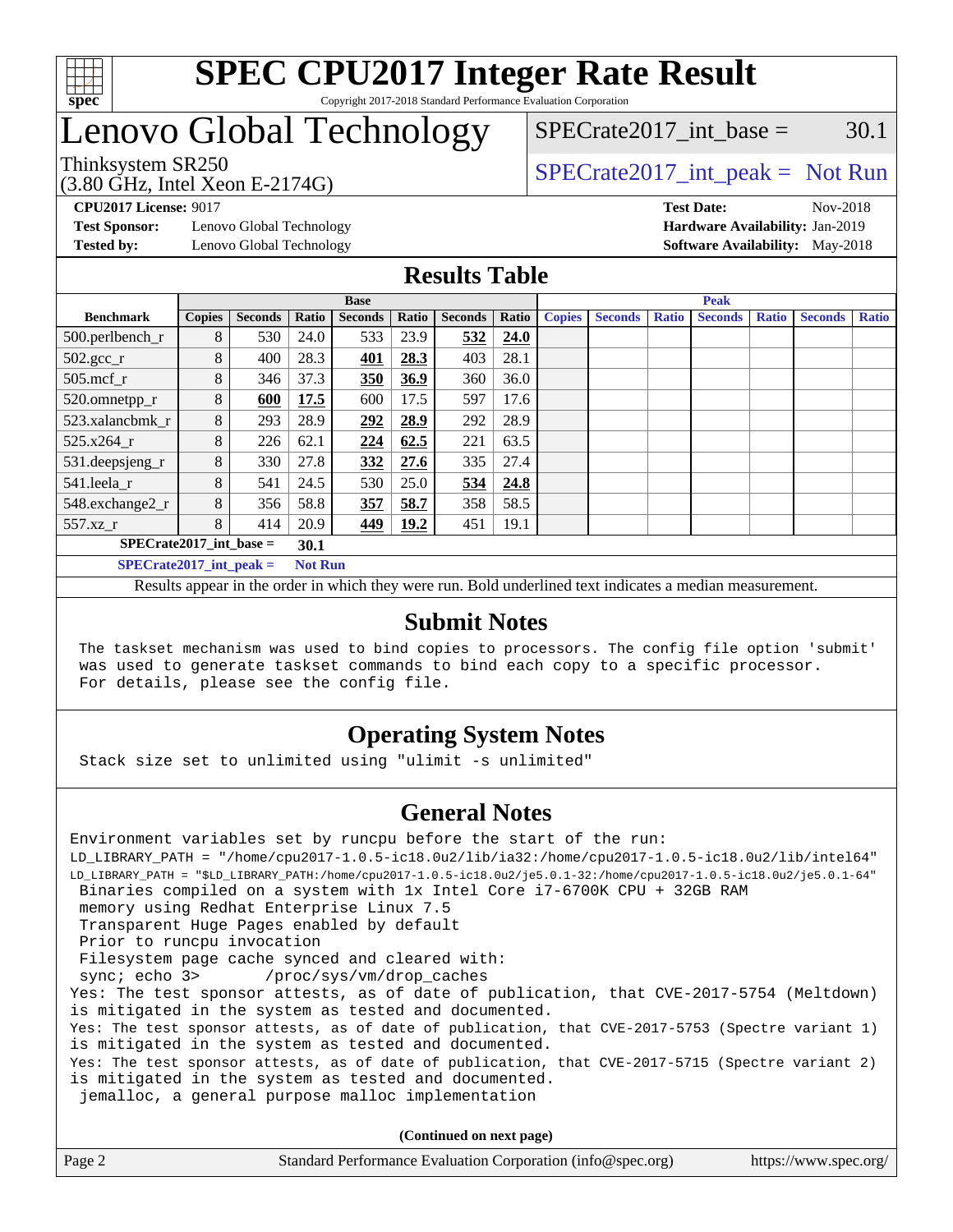

# **[SPEC CPU2017 Integer Rate Result](http://www.spec.org/auto/cpu2017/Docs/result-fields.html#SPECCPU2017IntegerRateResult)**

Copyright 2017-2018 Standard Performance Evaluation Corporation

### Lenovo Global Technology

Thinksystem SR250  $SPECrate2017$ \_int\_peak = Not Run

SPECrate2017 int\_base =  $30.1$ 

(3.80 GHz, Intel Xeon E-2174G) **[CPU2017 License:](http://www.spec.org/auto/cpu2017/Docs/result-fields.html#CPU2017License)** 9017 **[Test Date:](http://www.spec.org/auto/cpu2017/Docs/result-fields.html#TestDate)** Nov-2018

**[Test Sponsor:](http://www.spec.org/auto/cpu2017/Docs/result-fields.html#TestSponsor)** Lenovo Global Technology **[Hardware Availability:](http://www.spec.org/auto/cpu2017/Docs/result-fields.html#HardwareAvailability)** Jan-2019 **[Tested by:](http://www.spec.org/auto/cpu2017/Docs/result-fields.html#Testedby)** Lenovo Global Technology **[Software Availability:](http://www.spec.org/auto/cpu2017/Docs/result-fields.html#SoftwareAvailability)** May-2018

#### **[General Notes \(Continued\)](http://www.spec.org/auto/cpu2017/Docs/result-fields.html#GeneralNotes)**

 built with the RedHat Enterprise 7.5, and the system compiler gcc 4.8.5 sources available from jemalloc.net or <https://github.com/jemalloc/jemalloc/releases>

#### **[Platform Notes](http://www.spec.org/auto/cpu2017/Docs/result-fields.html#PlatformNotes)**

Page 3 Standard Performance Evaluation Corporation [\(info@spec.org\)](mailto:info@spec.org) <https://www.spec.org/> BIOS configuration: Choose Operating Mode set to Maximum Performance Choose Operating Mode set to Custom Mode CPU P-state Control set to Legacy Execute Disable Bit set to Disable Per Core P-state set to Disable Adjacent Cache Prefetch set to Disable Sysinfo program /home/cpu2017-1.0.5-ic18.0u2/bin/sysinfo Rev: r5974 of 2018-05-19 9bcde8f2999c33d61f64985e45859ea9 running on linux-ys4m Fri Nov 23 17:09:26 2018 SUT (System Under Test) info as seen by some common utilities. For more information on this section, see <https://www.spec.org/cpu2017/Docs/config.html#sysinfo> From /proc/cpuinfo model name : Intel(R) Xeon(R) E-2174G CPU @ 3.80GHz 1 "physical id"s (chips) 8 "processors" cores, siblings (Caution: counting these is hw and system dependent. The following excerpts from /proc/cpuinfo might not be reliable. Use with caution.) cpu cores : 4 siblings : 8 physical 0: cores 0 1 2 3 From lscpu: Architecture: x86\_64 CPU op-mode(s): 32-bit, 64-bit Byte Order: Little Endian  $CPU(s):$  8 On-line CPU(s) list: 0-7 Thread(s) per core: 2 Core(s) per socket: 4 Socket(s): 1 NUMA node(s): 1 Vendor ID: GenuineIntel CPU family: 6 Model: 158 Model name: Intel(R) Xeon(R) E-2174G CPU @ 3.80GHz Stepping: 10 CPU MHz: 4452.534 **(Continued on next page)**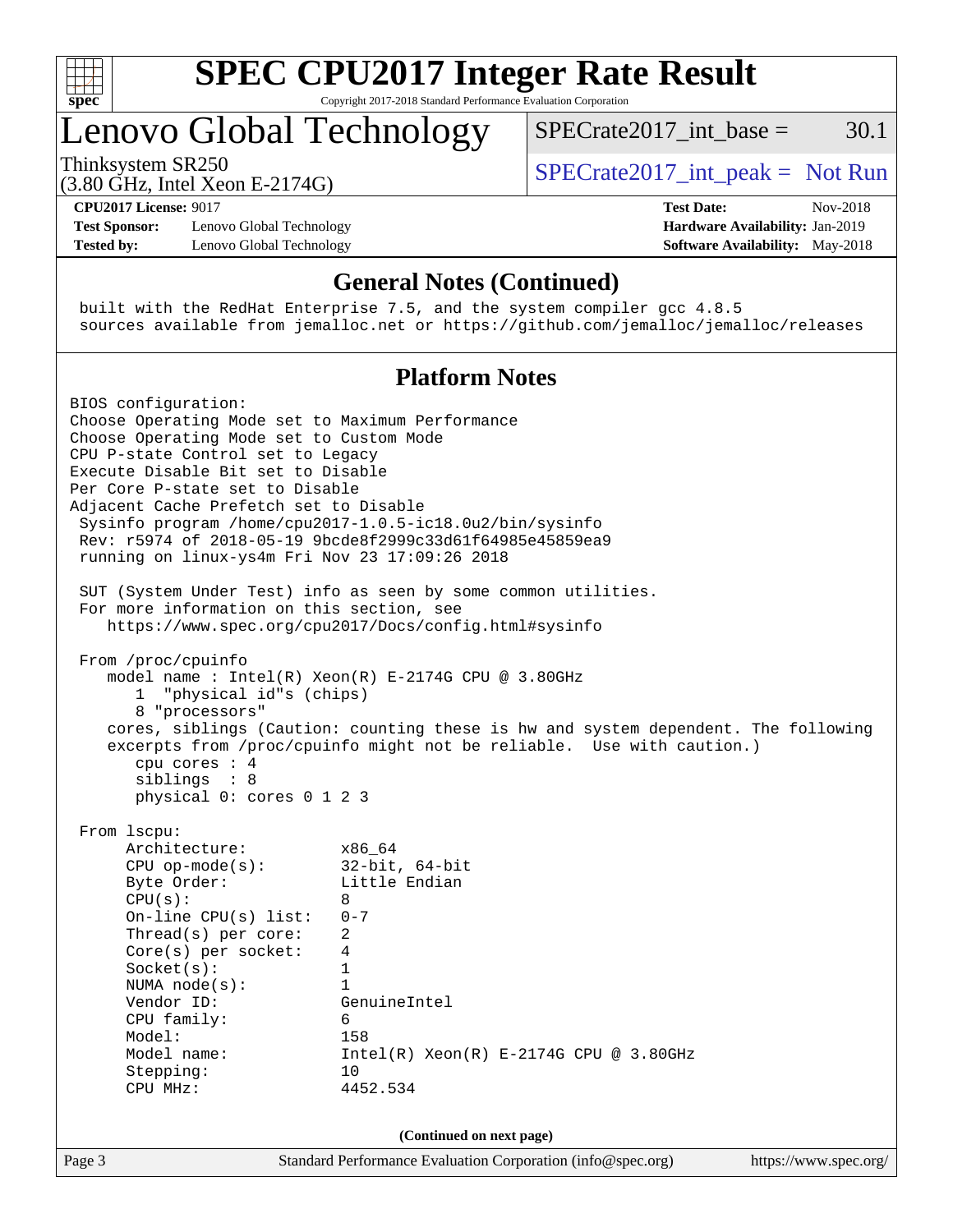

Lenovo Global Technology

 $SPECTate2017\_int\_base = 30.1$ 

(3.80 GHz, Intel Xeon E-2174G)

Thinksystem SR250<br>  $(3.80 \text{ GHz} \text{ Intel } \text{Yoon } E$  2174G)<br> [SPECrate2017\\_int\\_peak =](http://www.spec.org/auto/cpu2017/Docs/result-fields.html#SPECrate2017intpeak) Not Run

**[CPU2017 License:](http://www.spec.org/auto/cpu2017/Docs/result-fields.html#CPU2017License)** 9017 **[Test Date:](http://www.spec.org/auto/cpu2017/Docs/result-fields.html#TestDate)** Nov-2018

**[Test Sponsor:](http://www.spec.org/auto/cpu2017/Docs/result-fields.html#TestSponsor)** Lenovo Global Technology **[Hardware Availability:](http://www.spec.org/auto/cpu2017/Docs/result-fields.html#HardwareAvailability)** Jan-2019 **[Tested by:](http://www.spec.org/auto/cpu2017/Docs/result-fields.html#Testedby)** Lenovo Global Technology **[Software Availability:](http://www.spec.org/auto/cpu2017/Docs/result-fields.html#SoftwareAvailability)** May-2018

**[Platform Notes \(Continued\)](http://www.spec.org/auto/cpu2017/Docs/result-fields.html#PlatformNotes)**

| $CPU$ $max$ $MHz$ :                                                                                                                                              | 4700.0000                                                                                                                                                                                                                                                                                                                                                                                                                                                                                                                                                                                                                                                                                              |  |  |  |
|------------------------------------------------------------------------------------------------------------------------------------------------------------------|--------------------------------------------------------------------------------------------------------------------------------------------------------------------------------------------------------------------------------------------------------------------------------------------------------------------------------------------------------------------------------------------------------------------------------------------------------------------------------------------------------------------------------------------------------------------------------------------------------------------------------------------------------------------------------------------------------|--|--|--|
| CPU min MHz:                                                                                                                                                     | 800.0000                                                                                                                                                                                                                                                                                                                                                                                                                                                                                                                                                                                                                                                                                               |  |  |  |
| BogoMIPS:<br>Virtualization:                                                                                                                                     | 7583.94                                                                                                                                                                                                                                                                                                                                                                                                                                                                                                                                                                                                                                                                                                |  |  |  |
| $L1d$ cache:                                                                                                                                                     | $VT - x$<br>32K                                                                                                                                                                                                                                                                                                                                                                                                                                                                                                                                                                                                                                                                                        |  |  |  |
| Lli cache:                                                                                                                                                       | 32K                                                                                                                                                                                                                                                                                                                                                                                                                                                                                                                                                                                                                                                                                                    |  |  |  |
| L2 cache:                                                                                                                                                        | 256K                                                                                                                                                                                                                                                                                                                                                                                                                                                                                                                                                                                                                                                                                                   |  |  |  |
| L3 cache:                                                                                                                                                        | 8192K                                                                                                                                                                                                                                                                                                                                                                                                                                                                                                                                                                                                                                                                                                  |  |  |  |
| NUMA $node0$ $CPU(s)$ :                                                                                                                                          | $0 - 7$                                                                                                                                                                                                                                                                                                                                                                                                                                                                                                                                                                                                                                                                                                |  |  |  |
| Flags:                                                                                                                                                           | fpu vme de pse tsc msr pae mce cx8 apic sep mtrr pge mca cmov                                                                                                                                                                                                                                                                                                                                                                                                                                                                                                                                                                                                                                          |  |  |  |
| xgetbv1                                                                                                                                                          | pat pse36 clflush dts acpi mmx fxsr sse sse2 ss ht tm pbe syscall nx pdpelgb rdtscp<br>lm constant_tsc art arch_perfmon pebs bts rep_good nopl xtopology nonstop_tsc<br>aperfmperf eagerfpu pni pclmulqdq dtes64 monitor ds_cpl vmx smx est tm2 ssse3 sdbg<br>fma cx16 xtpr pdcm pcid sse4_1 sse4_2 x2apic movbe popcnt tsc_deadline_timer aes<br>xsave avx f16c rdrand lahf_lm abm 3dnowprefetch ida arat epb invpcid_single pln pts<br>dtherm hwp hwp_notify hwp_act_window hwp_epp intel_pt rsb_ctxsw spec_ctrl stibp ssbd<br>retpoline kaiser tpr_shadow vnmi flexpriority ept vpid fsgsbase tsc_adjust bmil hle<br>avx2 smep bmi2 erms invpcid rtm mpx rdseed adx smap clflushopt xsaveopt xsavec |  |  |  |
| /proc/cpuinfo cache data<br>cache size : 8192 KB                                                                                                                 |                                                                                                                                                                                                                                                                                                                                                                                                                                                                                                                                                                                                                                                                                                        |  |  |  |
| physical chip.<br>available: 1 nodes (0)<br>node 0 cpus: 0 1 2 3 4 5 6 7<br>node 0 size: 64381 MB<br>node 0 free: 63885 MB<br>node distances:<br>node 0<br>0: 10 | From numactl --hardware WARNING: a numactl 'node' might or might not correspond to a                                                                                                                                                                                                                                                                                                                                                                                                                                                                                                                                                                                                                   |  |  |  |
| From /proc/meminfo                                                                                                                                               |                                                                                                                                                                                                                                                                                                                                                                                                                                                                                                                                                                                                                                                                                                        |  |  |  |
| MemTotal:<br>65926808 kB                                                                                                                                         |                                                                                                                                                                                                                                                                                                                                                                                                                                                                                                                                                                                                                                                                                                        |  |  |  |
| HugePages_Total:                                                                                                                                                 | 0                                                                                                                                                                                                                                                                                                                                                                                                                                                                                                                                                                                                                                                                                                      |  |  |  |
| Hugepagesize:                                                                                                                                                    | 2048 kB                                                                                                                                                                                                                                                                                                                                                                                                                                                                                                                                                                                                                                                                                                |  |  |  |
| From /etc/*release* /etc/*version*<br>SuSE-release:                                                                                                              |                                                                                                                                                                                                                                                                                                                                                                                                                                                                                                                                                                                                                                                                                                        |  |  |  |
| $VERSION = 12$                                                                                                                                                   | SUSE Linux Enterprise Server 12 (x86_64)                                                                                                                                                                                                                                                                                                                                                                                                                                                                                                                                                                                                                                                               |  |  |  |
| $PATCHLEVEL = 3$                                                                                                                                                 |                                                                                                                                                                                                                                                                                                                                                                                                                                                                                                                                                                                                                                                                                                        |  |  |  |
|                                                                                                                                                                  | # This file is deprecated and will be removed in a future service pack or release.                                                                                                                                                                                                                                                                                                                                                                                                                                                                                                                                                                                                                     |  |  |  |
|                                                                                                                                                                  | # Please check /etc/os-release for details about this release.                                                                                                                                                                                                                                                                                                                                                                                                                                                                                                                                                                                                                                         |  |  |  |
| os-release:                                                                                                                                                      |                                                                                                                                                                                                                                                                                                                                                                                                                                                                                                                                                                                                                                                                                                        |  |  |  |
| NAME="SLES"                                                                                                                                                      |                                                                                                                                                                                                                                                                                                                                                                                                                                                                                                                                                                                                                                                                                                        |  |  |  |
| (Continued on next page)                                                                                                                                         |                                                                                                                                                                                                                                                                                                                                                                                                                                                                                                                                                                                                                                                                                                        |  |  |  |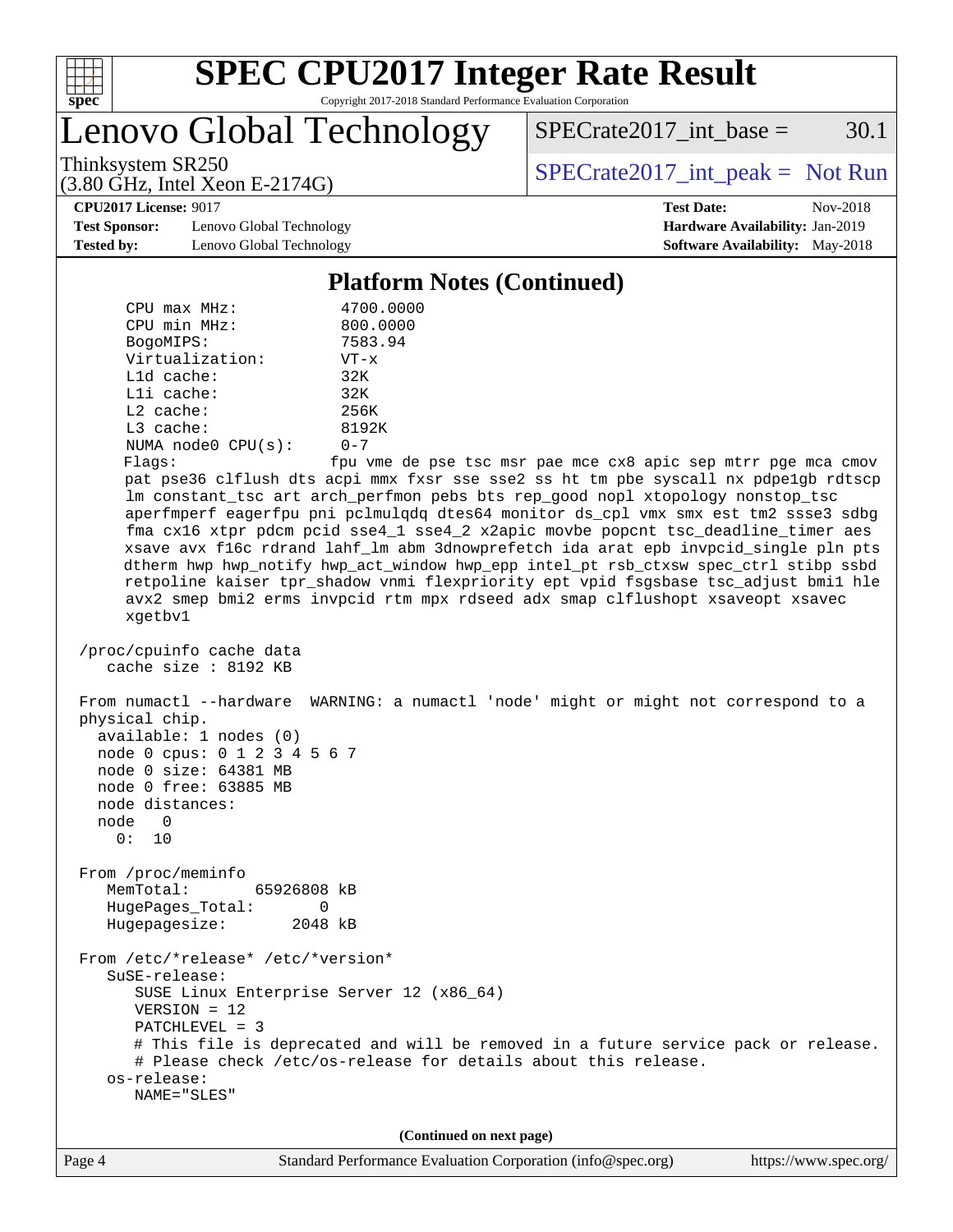

## Lenovo Global Technology

 $SPECTate2017\_int\_base = 30.1$ 

(3.80 GHz, Intel Xeon E-2174G)

Thinksystem SR250  $SPECrate2017$ \_int\_peak = Not Run

**[Test Sponsor:](http://www.spec.org/auto/cpu2017/Docs/result-fields.html#TestSponsor)** Lenovo Global Technology **[Hardware Availability:](http://www.spec.org/auto/cpu2017/Docs/result-fields.html#HardwareAvailability)** Jan-2019 **[Tested by:](http://www.spec.org/auto/cpu2017/Docs/result-fields.html#Testedby)** Lenovo Global Technology **[Software Availability:](http://www.spec.org/auto/cpu2017/Docs/result-fields.html#SoftwareAvailability)** May-2018

**[CPU2017 License:](http://www.spec.org/auto/cpu2017/Docs/result-fields.html#CPU2017License)** 9017 **[Test Date:](http://www.spec.org/auto/cpu2017/Docs/result-fields.html#TestDate)** Nov-2018

#### **[Platform Notes \(Continued\)](http://www.spec.org/auto/cpu2017/Docs/result-fields.html#PlatformNotes)**

 VERSION="12-SP3" VERSION\_ID="12.3" PRETTY\_NAME="SUSE Linux Enterprise Server 12 SP3" ID="sles" ANSI\_COLOR="0;32" CPE\_NAME="cpe:/o:suse:sles:12:sp3"

uname -a:

 Linux linux-ys4m 4.4.131-94.29-default #1 SMP Mon May 21 14:41:34 UTC 2018 (f49bc78) x86\_64 x86\_64 x86\_64 GNU/Linux

Kernel self-reported vulnerability status:

 CVE-2017-5754 (Meltdown): Mitigation: PTI CVE-2017-5753 (Spectre variant 1): Mitigation: \_\_user pointer sanitization CVE-2017-5715 (Spectre variant 2): Mitigation: IBRS+IBPB

run-level 3 Nov 23 17:04

 SPEC is set to: /home/cpu2017-1.0.5-ic18.0u2 Filesystem Type Size Used Avail Use% Mounted on /dev/sda2 btrfs 446G 19G 427G 5% /home

 Additional information from dmidecode follows. WARNING: Use caution when you interpret this section. The 'dmidecode' program reads system data which is "intended to allow hardware to be accurately determined", but the intent may not be met, as there are frequent changes to hardware, firmware, and the "DMTF SMBIOS" standard. BIOS Lenovo -[ISE105G-1.01]- 10/25/2018 Memory:

4x Micron 18ASF2G72AZ-2G6D1 16 GB 2 rank 2666

(End of data from sysinfo program)

#### **[Compiler Version Notes](http://www.spec.org/auto/cpu2017/Docs/result-fields.html#CompilerVersionNotes)**

```
==============================================================================
 CC 500.perlbench_r(base) 502.gcc_r(base) 505.mcf_r(base) 525.x264_r(base)
      557.xz_r(base)
       ------------------------------------------------------------------------------
icc (ICC) 18.0.2 20180210
Copyright (C) 1985-2018 Intel Corporation. All rights reserved.
------------------------------------------------------------------------------
==============================================================================
 CXXC 520.omnetpp_r(base) 523.xalancbmk_r(base) 531.deepsjeng_r(base)
       541.leela_r(base)
```
**(Continued on next page)**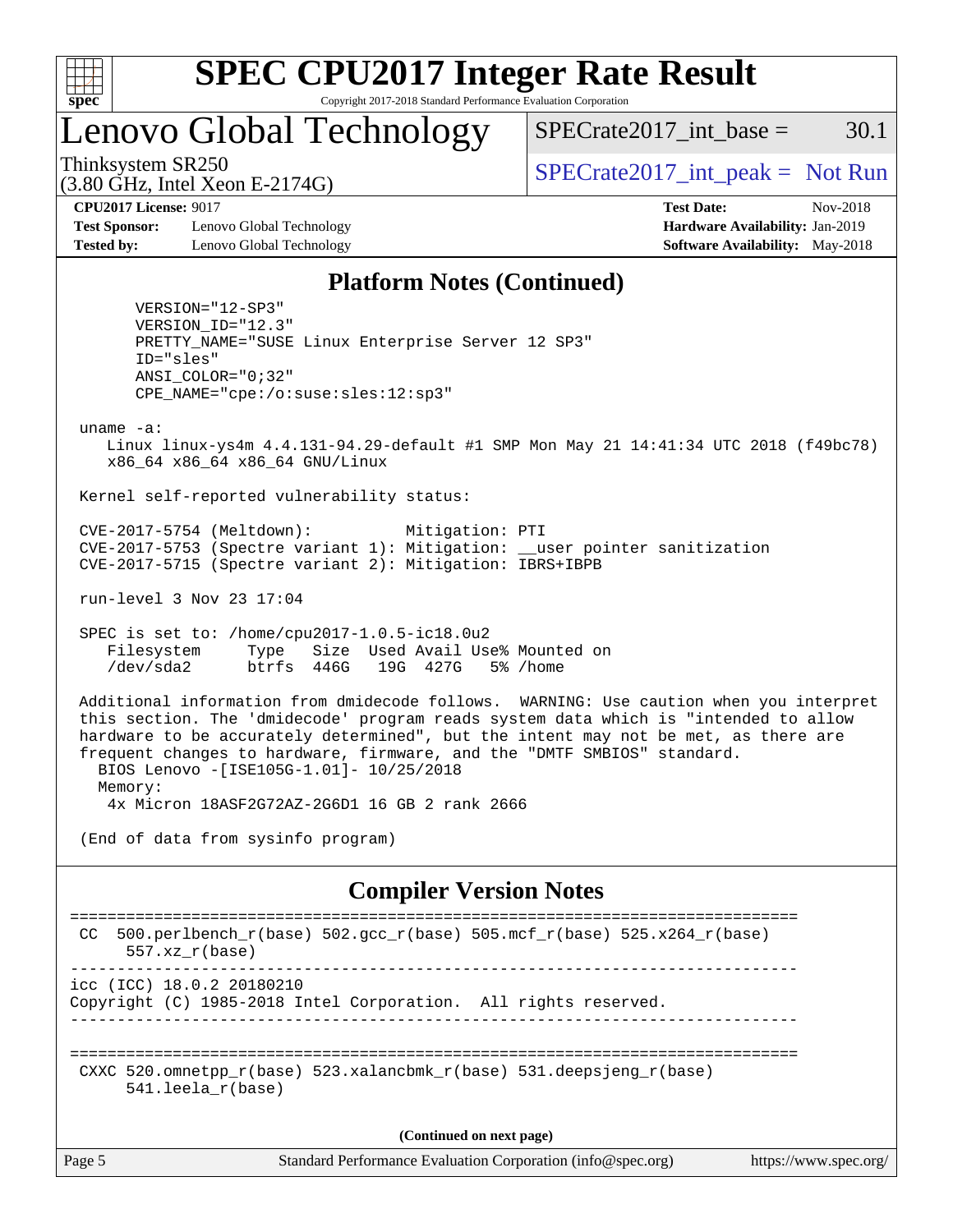

### Lenovo Global Technology

Thinksystem SR250  $SPECrate2017$ \_int\_peak = Not Run  $SPECTate2017\_int\_base = 30.1$ 

(3.80 GHz, Intel Xeon E-2174G)

**[Test Sponsor:](http://www.spec.org/auto/cpu2017/Docs/result-fields.html#TestSponsor)** Lenovo Global Technology **[Hardware Availability:](http://www.spec.org/auto/cpu2017/Docs/result-fields.html#HardwareAvailability)** Jan-2019 **[Tested by:](http://www.spec.org/auto/cpu2017/Docs/result-fields.html#Testedby)** Lenovo Global Technology **[Software Availability:](http://www.spec.org/auto/cpu2017/Docs/result-fields.html#SoftwareAvailability)** May-2018

**[CPU2017 License:](http://www.spec.org/auto/cpu2017/Docs/result-fields.html#CPU2017License)** 9017 **[Test Date:](http://www.spec.org/auto/cpu2017/Docs/result-fields.html#TestDate)** Nov-2018

#### **[Compiler Version Notes \(Continued\)](http://www.spec.org/auto/cpu2017/Docs/result-fields.html#CompilerVersionNotes)**

| icpc (ICC) 18.0.2 20180210<br>Copyright (C) 1985-2018 Intel Corporation. All rights reserved.    |  |
|--------------------------------------------------------------------------------------------------|--|
| FC 548.exchange2 r(base)                                                                         |  |
| ifort (IFORT) 18.0.2 20180210<br>Copyright (C) 1985-2018 Intel Corporation. All rights reserved. |  |

------------------------------------------------------------------------------

### **[Base Compiler Invocation](http://www.spec.org/auto/cpu2017/Docs/result-fields.html#BaseCompilerInvocation)**

[C benchmarks](http://www.spec.org/auto/cpu2017/Docs/result-fields.html#Cbenchmarks): [icc -m64 -std=c11](http://www.spec.org/cpu2017/results/res2018q4/cpu2017-20181126-09887.flags.html#user_CCbase_intel_icc_64bit_c11_33ee0cdaae7deeeab2a9725423ba97205ce30f63b9926c2519791662299b76a0318f32ddfffdc46587804de3178b4f9328c46fa7c2b0cd779d7a61945c91cd35)

[C++ benchmarks:](http://www.spec.org/auto/cpu2017/Docs/result-fields.html#CXXbenchmarks) [icpc -m64](http://www.spec.org/cpu2017/results/res2018q4/cpu2017-20181126-09887.flags.html#user_CXXbase_intel_icpc_64bit_4ecb2543ae3f1412ef961e0650ca070fec7b7afdcd6ed48761b84423119d1bf6bdf5cad15b44d48e7256388bc77273b966e5eb805aefd121eb22e9299b2ec9d9)

[Fortran benchmarks](http://www.spec.org/auto/cpu2017/Docs/result-fields.html#Fortranbenchmarks): [ifort -m64](http://www.spec.org/cpu2017/results/res2018q4/cpu2017-20181126-09887.flags.html#user_FCbase_intel_ifort_64bit_24f2bb282fbaeffd6157abe4f878425411749daecae9a33200eee2bee2fe76f3b89351d69a8130dd5949958ce389cf37ff59a95e7a40d588e8d3a57e0c3fd751)

### **[Base Portability Flags](http://www.spec.org/auto/cpu2017/Docs/result-fields.html#BasePortabilityFlags)**

 500.perlbench\_r: [-DSPEC\\_LP64](http://www.spec.org/cpu2017/results/res2018q4/cpu2017-20181126-09887.flags.html#b500.perlbench_r_basePORTABILITY_DSPEC_LP64) [-DSPEC\\_LINUX\\_X64](http://www.spec.org/cpu2017/results/res2018q4/cpu2017-20181126-09887.flags.html#b500.perlbench_r_baseCPORTABILITY_DSPEC_LINUX_X64) 502.gcc\_r: [-DSPEC\\_LP64](http://www.spec.org/cpu2017/results/res2018q4/cpu2017-20181126-09887.flags.html#suite_basePORTABILITY502_gcc_r_DSPEC_LP64) 505.mcf\_r: [-DSPEC\\_LP64](http://www.spec.org/cpu2017/results/res2018q4/cpu2017-20181126-09887.flags.html#suite_basePORTABILITY505_mcf_r_DSPEC_LP64) 520.omnetpp\_r: [-DSPEC\\_LP64](http://www.spec.org/cpu2017/results/res2018q4/cpu2017-20181126-09887.flags.html#suite_basePORTABILITY520_omnetpp_r_DSPEC_LP64) 523.xalancbmk\_r: [-DSPEC\\_LP64](http://www.spec.org/cpu2017/results/res2018q4/cpu2017-20181126-09887.flags.html#suite_basePORTABILITY523_xalancbmk_r_DSPEC_LP64) [-DSPEC\\_LINUX](http://www.spec.org/cpu2017/results/res2018q4/cpu2017-20181126-09887.flags.html#b523.xalancbmk_r_baseCXXPORTABILITY_DSPEC_LINUX) 525.x264\_r: [-DSPEC\\_LP64](http://www.spec.org/cpu2017/results/res2018q4/cpu2017-20181126-09887.flags.html#suite_basePORTABILITY525_x264_r_DSPEC_LP64) 531.deepsjeng\_r: [-DSPEC\\_LP64](http://www.spec.org/cpu2017/results/res2018q4/cpu2017-20181126-09887.flags.html#suite_basePORTABILITY531_deepsjeng_r_DSPEC_LP64) 541.leela\_r: [-DSPEC\\_LP64](http://www.spec.org/cpu2017/results/res2018q4/cpu2017-20181126-09887.flags.html#suite_basePORTABILITY541_leela_r_DSPEC_LP64) 548.exchange2\_r: [-DSPEC\\_LP64](http://www.spec.org/cpu2017/results/res2018q4/cpu2017-20181126-09887.flags.html#suite_basePORTABILITY548_exchange2_r_DSPEC_LP64) 557.xz\_r: [-DSPEC\\_LP64](http://www.spec.org/cpu2017/results/res2018q4/cpu2017-20181126-09887.flags.html#suite_basePORTABILITY557_xz_r_DSPEC_LP64)

## **[Base Optimization Flags](http://www.spec.org/auto/cpu2017/Docs/result-fields.html#BaseOptimizationFlags)**

[C benchmarks](http://www.spec.org/auto/cpu2017/Docs/result-fields.html#Cbenchmarks):

[-Wl,-z,muldefs](http://www.spec.org/cpu2017/results/res2018q4/cpu2017-20181126-09887.flags.html#user_CCbase_link_force_multiple1_b4cbdb97b34bdee9ceefcfe54f4c8ea74255f0b02a4b23e853cdb0e18eb4525ac79b5a88067c842dd0ee6996c24547a27a4b99331201badda8798ef8a743f577) [-xCORE-AVX2](http://www.spec.org/cpu2017/results/res2018q4/cpu2017-20181126-09887.flags.html#user_CCbase_f-xCORE-AVX2) [-ipo](http://www.spec.org/cpu2017/results/res2018q4/cpu2017-20181126-09887.flags.html#user_CCbase_f-ipo) [-O3](http://www.spec.org/cpu2017/results/res2018q4/cpu2017-20181126-09887.flags.html#user_CCbase_f-O3) [-no-prec-div](http://www.spec.org/cpu2017/results/res2018q4/cpu2017-20181126-09887.flags.html#user_CCbase_f-no-prec-div) [-qopt-mem-layout-trans=3](http://www.spec.org/cpu2017/results/res2018q4/cpu2017-20181126-09887.flags.html#user_CCbase_f-qopt-mem-layout-trans_de80db37974c74b1f0e20d883f0b675c88c3b01e9d123adea9b28688d64333345fb62bc4a798493513fdb68f60282f9a726aa07f478b2f7113531aecce732043) [-L/usr/local/je5.0.1-64/lib](http://www.spec.org/cpu2017/results/res2018q4/cpu2017-20181126-09887.flags.html#user_CCbase_jemalloc_link_path64_4b10a636b7bce113509b17f3bd0d6226c5fb2346b9178c2d0232c14f04ab830f976640479e5c33dc2bcbbdad86ecfb6634cbbd4418746f06f368b512fced5394) [-ljemalloc](http://www.spec.org/cpu2017/results/res2018q4/cpu2017-20181126-09887.flags.html#user_CCbase_jemalloc_link_lib_d1249b907c500fa1c0672f44f562e3d0f79738ae9e3c4a9c376d49f265a04b9c99b167ecedbf6711b3085be911c67ff61f150a17b3472be731631ba4d0471706)

**(Continued on next page)**

Page 6 Standard Performance Evaluation Corporation [\(info@spec.org\)](mailto:info@spec.org) <https://www.spec.org/>